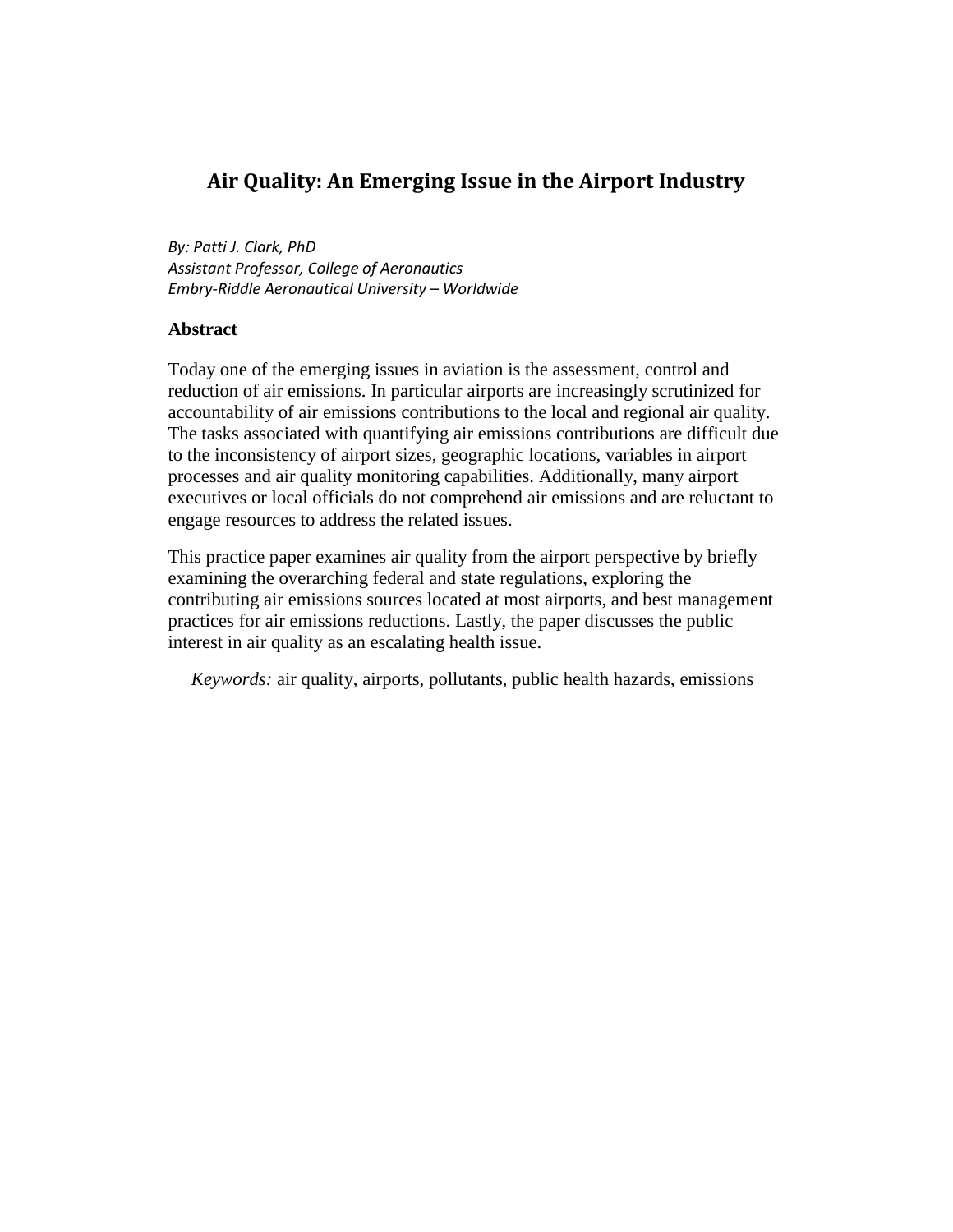# **Air Quality: An Emerging Issue in the Airport Industry**

## **Introduction**

Today, airport leaders face increased scrutiny by federal, state, and local authorities to monitor and reduce air emissions from airport sources. The challenges are numerous and, for airports, understanding those sources that contribute to air quality the regulations governing emission sources is critical. Regulatory authorities may require that airports obtain operating permits, keep inventories, and file interval reports.

Air transport accounts for 2% of global man-made carbon dioxide  $(CO<sub>2</sub>)$ , which is considered a component of greenhouse gas (GHG) emissions; this percentage has not increased in the past 20 years (International Air Transport Association [IATA], 2013). Compared to the operational characteristics of older aircraft, new technologies allow today's aircraft to operate more efficiently in terms of regulated gaseous emissions. At a glance, the problem of air quality concerns at airports seems minimal. However, one third of all  $CO<sub>2</sub>$  emissions in the United States is produced by transportation (National Academy of Sciences, Transportation Research Board [NAS-TRB], 2013) and is only one component of a much larger air quality watershed. Air quality today is not so much a problem of compliance with regulations as it is a growing global health concern.

## **Regulations**

An examination of the regulatory framework provides a perspective of how the science of air quality has evolved as researchers have gained a better understanding of air emissions components and the effects of air quality. The U.S. government enacted the first measures taken to control air pollution in 1970 with the passage of the Clean Air Act (CAA). Further revisions were made to the Act in 1977 and 1990 in the form of the Clean Air Act Amendments (CAAA) (Airport Cooperative Research Program [ACRP], 2008). The Environmental Protection Agency (EPA) was also created in the late 1970s and is responsible for the CAA and CAAA established standards of air quality for certain pollutants. The original focus of the CAA was to restrict emissions from industrial sites and control vehicle emissions in large cities. The CAAA targeted other areas discovered by scientists such as acid rain and damage to the ozone layer surrounding the earth.

As with many federal regulations, the responsibility of enforcing and validating compliance was pushed down to the states in the form of State Implementation Plans (SIP). Each state maintains a department that is responsible for the oversight of air quality and activities related to air quality. Some states,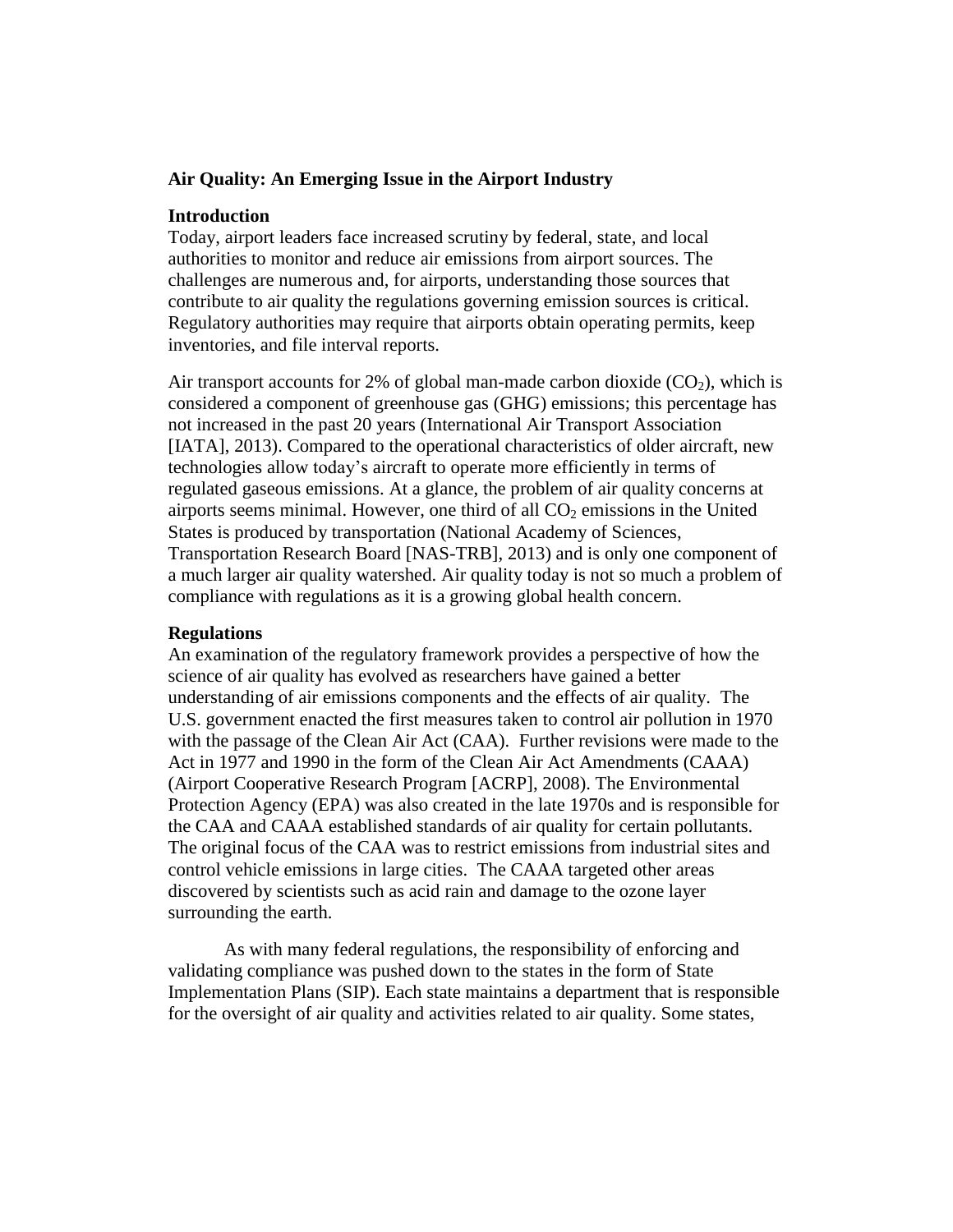such as California, also house regional air quality boards to provide specialized expertise in states with varied climates and industrial operations.

Some states have areas where air pollution levels regularly exceed the National Ambient Air Quality Standards (NAAQS), as established by the EPA. These out-of-compliance regions are considered non-attainment areas and are subject to more stringent guidelines. Industries within these areas are encumbered with additional demonstrations of compliance measures that must be incorporated into daily operations. For airports located within non-attainment areas, scrutiny is also increased for compliance with regulations and emissions reductions from pollution emitting sources. For example, in California, the Air Resources Board (ARB) oversees the federal non-attainment areas and state designated areas. State area designations are often more strict such as the California 1-hour ozone standard, which was eliminated from the national designation in 2005 (California Environmental Protection Agency Air Resources Board [CEPAARB], 2013).

What is not clearly defined, even today, is the actual contribution of airport-related emissions to local and regional air quality. This issue is further clouded by attempts to delineate emissions from aircraft and airport infrastructures (Daley, 2010). Several European studies have investigated the allocations attributed to airport sources at airports such as Zurich, Lyon, and Munich (Carslaw, Williams, & Barratt, 2012; Eurocontrol Experimental Centre [EEC], 2006) to the surrounding communities. In the United States, research has been confined to very large airports and to those in areas with overall poor air quality (Choi et al., 2013; South Coast Air Quality Management District [SCAQMD], 2010; Unal, Hu, Chang, Tlat, & Russell, 2005).

As airport operations grow and change, concern for climate changes facing the entire planet also are also evolving. What a few years ago was apprehension over global warming has now transformed into an understanding that the global climate is changing. Regulations resulting from the Kyoto and Montreal Protocol, as well as others, have targeted ozone-depleting substances or Hazardous Air Pollutants (HAPs) reductions (need citation). More recently, GHG and particulate matter (PM) emissions are believed to pose bigger threats to the climate and ultimately to human health. Not surprisingly, airports are under scrutiny by communities and state to reduce emissions from sources located on site.

With the myriad of regulations in place, a good understanding of the pollutants of concern is necessary. For some airports, understanding and navigating the issues for solutions is often problematic. Many regional and small airports do not have environmental specialists on staff and must rely on consulting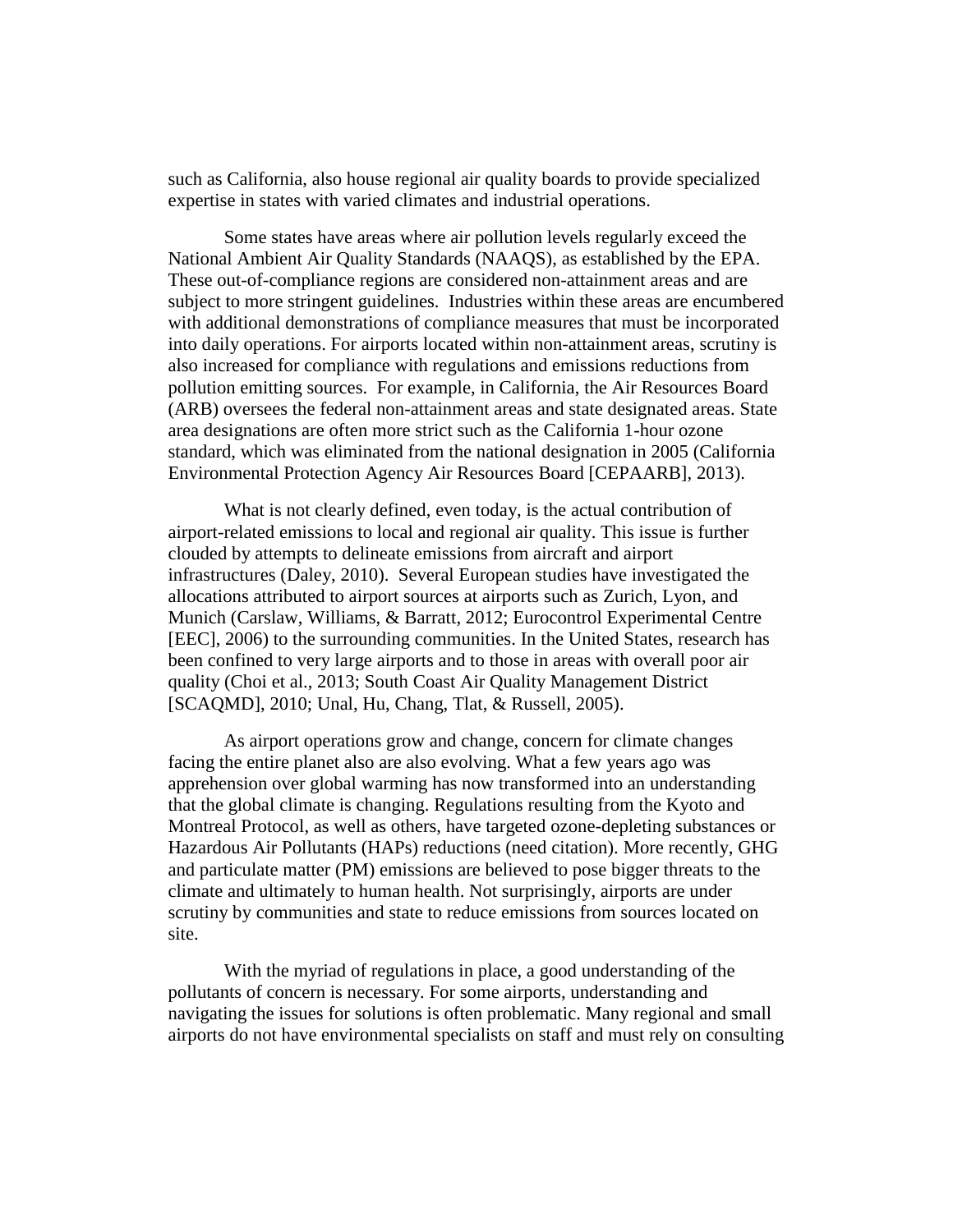engineers or develop a layman's understanding of the requirements. Since 2006, the NAS-TRB has produced many products for airports regarding air quality assessment and reduction measures. Funded by the Federal Aviation Administration (FAA, 2013), the ACRP conducts applied research to develop practical solutions for problems encountered by airport operators. For the sake of this practice paper, the section below briefly discusses the air pollutants attributed to airport emission sources.

#### **Air Quality Pollutants of Concern**

Air quality is measured in terms of the absence of air pollutants and the presence of needed gases in proper combinations for the environment. Pollutants are chemicals or unwanted materials in the air (Daley, 2010). Possible pollutants are numerous and, for simplicity, the general pollutants of concern in this paper are criteria air pollutants (ozone, particulate matter, carbon monoxide, nitrogen oxides, sulfur dioxide, and lead) and GHG (water vapor, carbon dioxide, methane, nitrous oxide, and ozone) emissions from man-made sources. These criteria air pollutants are monitored and measured through the NAAQS

Criteria air pollutants and hazardous air pollutants generated from industrial activities were the first contaminants regulated by the EPA. Carbon monoxide (CO) is a colorless, odorless gas emitted from combustion sources such as automobile engines and can be lethal at very high concentrations. Sulfur dioxide  $(SO<sub>2</sub>)$  is a byproduct emission from fossil fuel combustion at power plants and other industrial facilities. In recent years, fuels containing high sulfur levels have been reduced to allow for less emphasis on the adverse effects of  $SO_2$  on the human respiratory system. Lead (Pb) is a metal that is historically found in transportation fuels. As with  $SO_2$  Pb has been removed from most fossil fuels with the exception of leaded aviation gas, which is used in piston-powered aircraft. (EPA, 2012).

While the pollutants listed above are of decreasing concern in most areas, the following contaminants are gaining global attention and regulatory oversight. Ozone created at the ground level is a product of chemical reactions between nitrogen oxides gases and volatile organic compounds (VOCs). The ozone, as a protective layer over the earth, is needed; however, ground-level ozone is harmful to breathe (EPAa, 2013). Additionally, nitrogen oxides are formed from combustion emissions from all modes of transportation, power plants, and offroad equipment. These gases contribute predominantly to the formation of ground-level ozone and contain fine particulate matter, both of which are respiratory health concerns.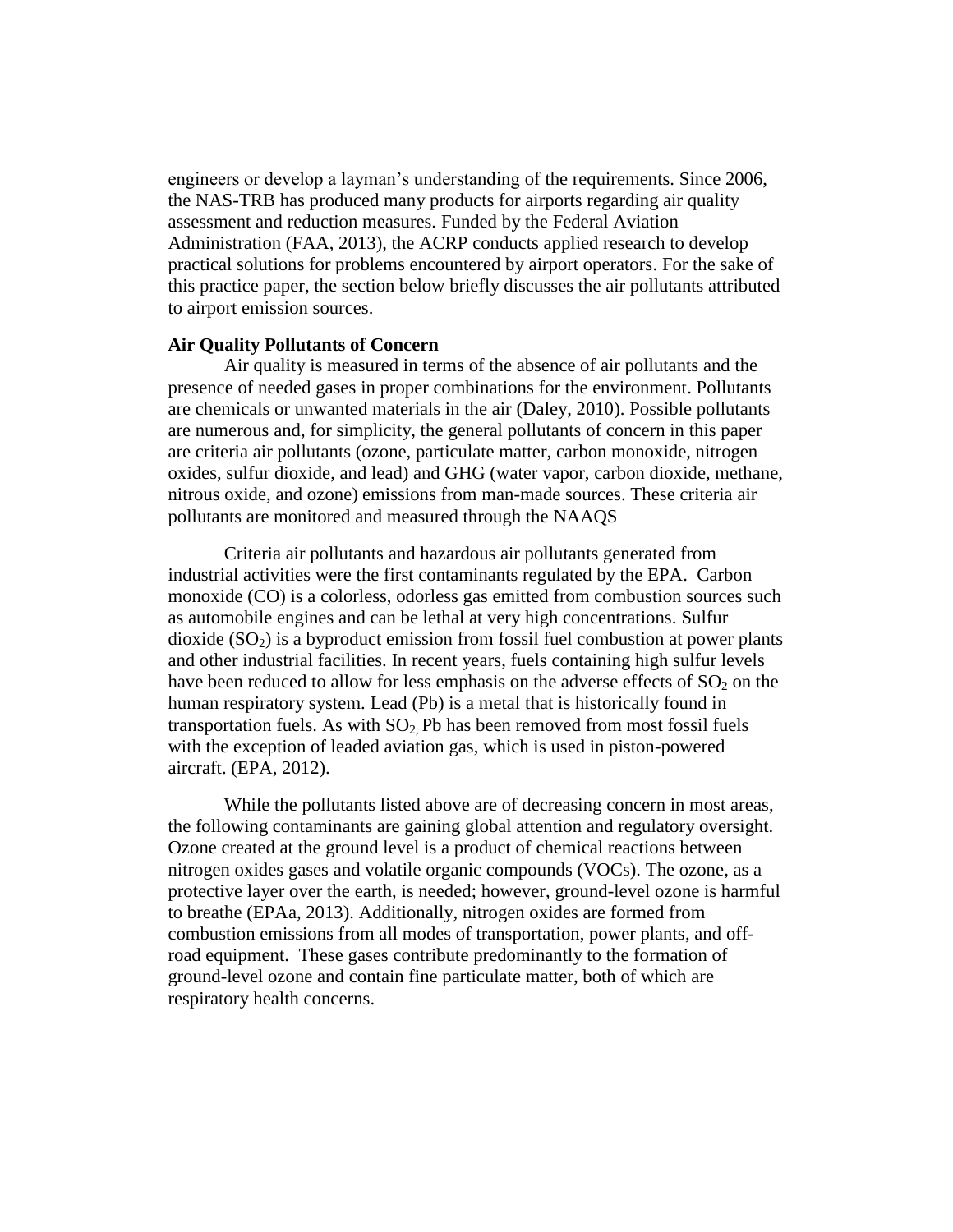The remaining criteria air pollutant of concern is particulate matter (PM), specifically, particles smaller than 10 micrometers in diameter that are found in dusty industries and around roadways. Recent health studies have identified PM of 2.5 microns in size to be particularly dangerous to human health because, once inhaled, the body cannot expel these small particles from the lungs. PM 2.5 emissions arise from forest fires and gases emitted from power plants, industries, and combustion engines.

GHG emissions are created from man-made sources and, as the name denotes, create a greenhouse effect on the earth. Based on air transport growth projections, by 2050, aircraft emissions are expected to contribute significantly to global GHG emissions (Daley, 2010; IATA, 2013). Even with gains in fuel efficiency and shifts to low-carbon energy worldwide, the goal of stabilizing atmospheric concentrations of GHG by mid-century remains a distinct challenge (NAS-TRB, 2013). Aviation emissions create a radiative force in the atmosphere, which produces both positive and negative changes. Non- $CO<sub>2</sub>$  climate effects are also an area of current research; however, no standardized approach currently exists to quantify their effects on the climate. Once the science is better defined, perhaps aviation contributions to GHG will be more definitive and distributed (Howitt, Carruthers, Smith, & Rodger, 2011).

In reviewing the air pollutants of concern, what should be obvious is that most pollutants are generated from combustion sources such as aircraft, automobiles, other types of engines, and industrial sources (EPA, 2012). Airports contain numerous types of operations and many involve combustion-related sources. Some of these sources are obvious while others may not be apparent at first glance.

#### **Airport Sources**

Airports are often compared to cities in the depth and breadth of their operations as they include industries, roadways, facilities, shopping, and even hotels. Much like cities, airports own the property and infrastructure, but lease or subcontract many of the operations, which can create span of control issues. The airport industry is particularly vulnerable and at a disadvantage to controlling the largest source of air emissions on airport property, which are aircraft operations. While this paper touches on the topic of aircraft emissions, it is not addressed in depth. So, what are airport sources and how do airport officials account for them or lessen their effects? This practice-based paper is devoted to understanding source-reduction measures under the direct control of airport officials.

In terms of air quality, a source is largely defined as stationary or mobile. Stationary sources are places or objects from which pollutants are released and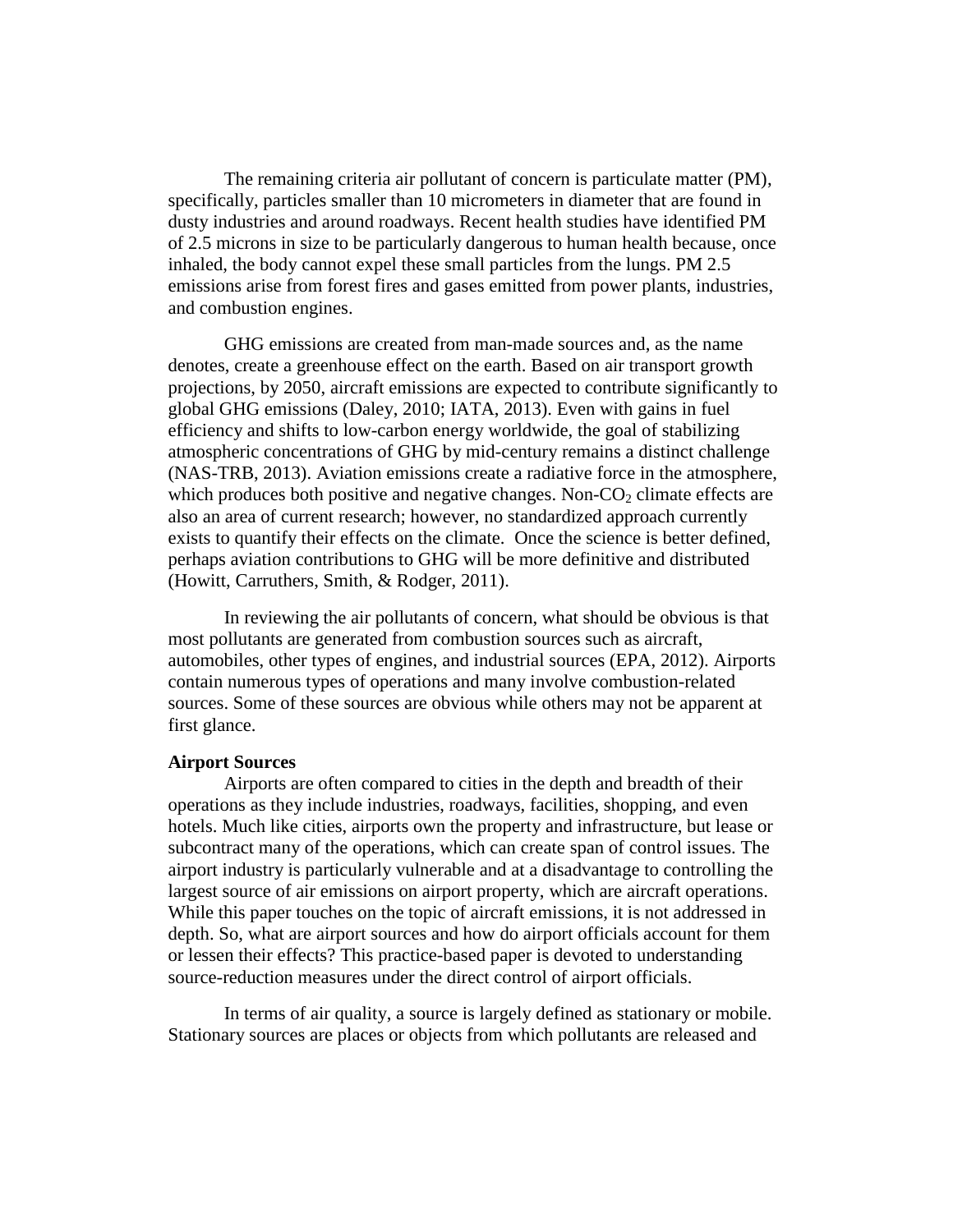that does not move (EPA, 2012). Mobile sources emit pollutants, but do so from any operating location. A vehicle is an example of a mobile source, while an emergency generator for a building is an example of a stationary source. Both sources emit pollutants from the engines; however, one engine is permanently mounted while the other is mobile or travels from point A to B.

From the definitions above, it is evident that an airport contains both types of sources, which can be controlled. Mobile sources are primarily vehicles used by airport personnel and customers traveling to and from the airport (Choi et al., 2013). Stationary sources, such as generators, boilers, incinerators, power production activities, and aircraft repair activities, are also present at many airports. What may not be readily apparent are the secondary sources that airports use such as wastewater treatment plants, energy production facilities (e.g., coalfired electrical plants), and even landfills that emit many of the pollutants of concern.

Numerous opportunities exist for airports to lessen their emissions from primary and secondary sources. Examples of best management practices, new technologies, and organizational cultural changes all present opportunities for airports to reduce air emissions. For example, changing interior lights to fluorescents may seem like an oversimplified best management practice, but even small changes add up in the big picture.

## **Opportunities and Best Management Practices**

**Small changes make a difference**. The best way to begin improving air quality on and surrounding an airport is to establish a baseline of sources and their associated emissions. An air emissions inventory assists airport management in delineating airport-owned sources from those owned by other entities. Creating an inventory simply requires management to locate the sources of emissions, assess the type and amount of pollutants emitted, determine whether the source is mobile or stationary, and document the information. Once an air emissions inventory is completed, the baseline for identification of reductions can be established.

Another administrative measurement that airport officials can implement is an Environmental Management System (EMS). Much like a Safety Management System (SMS), an EMS identifies areas to be changed or improved and sets objectives to reach target goals. Within an EMS, aspects or elements of airport activities and products or services that can interact with the environment are identified. Once these aspects are known, airport management can implement objectives or goals and performance requirements in the form of targets. Implementation of an EMS is an excellent way for airports to not only identify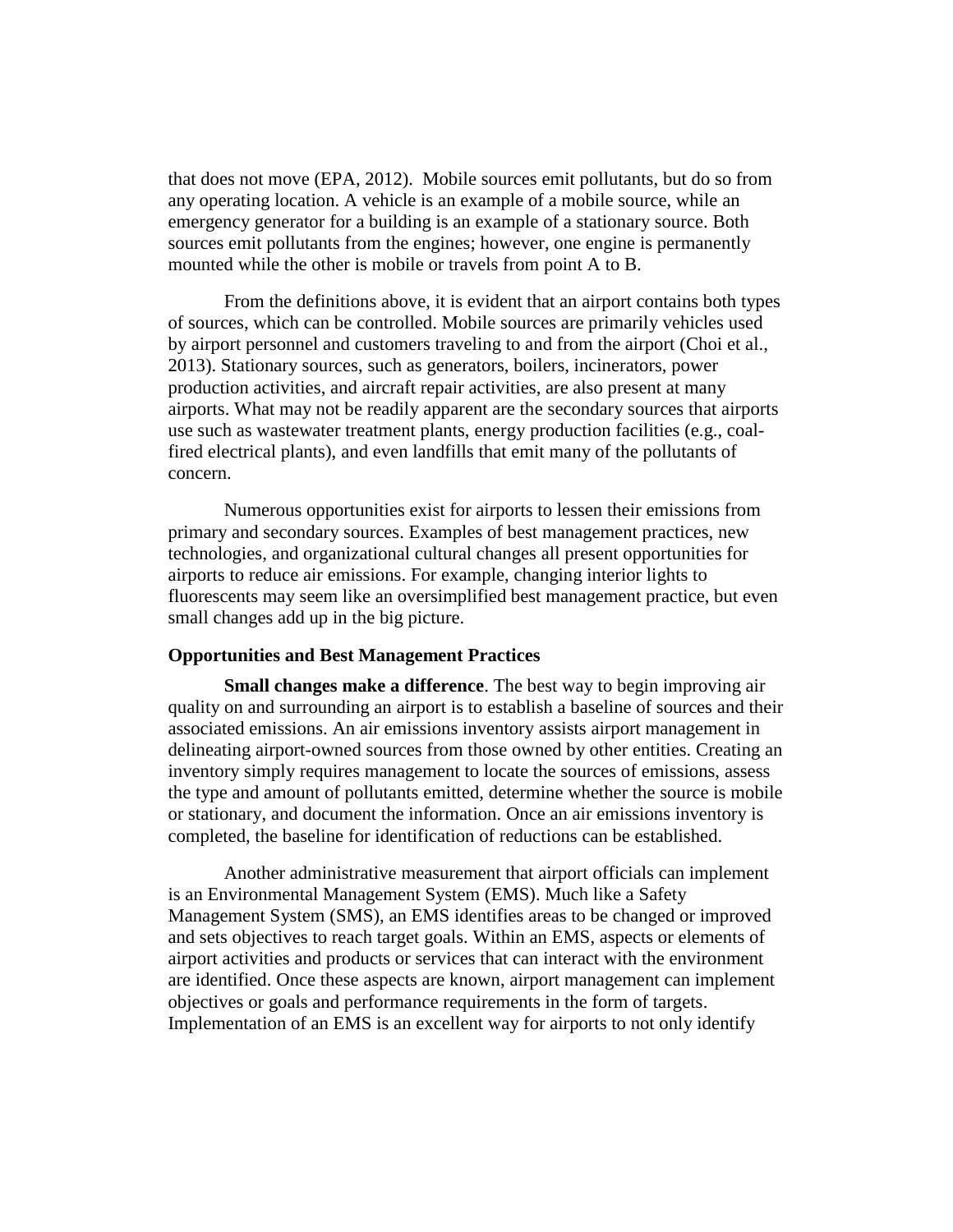and manage aspects, but also to mitigate measures if an adverse trend is identified.

Aside from direct emission sources, a myriad of other opportunities can be found in energy reduction measures that can lower GHG emissions. Highefficiency lighting and occupancy lighting controls, efficient HVAC systems, building insulation, and solar control glass are all examples of energy efficiency demand measures. High-efficiency lighting, such as compact fluorescent bulbs used with occupancy controls, can reduce energy usage. Couple the occupancy lighting controls with HVAC systems that have timed controls could result in significant energy reductions. In an airport, holding areas and gates not used at night are also good opportunities to increase energy efficiency. Less energy usage, whether generated on or off site, produce fewer emissions. As many electricity production facilities are coal fired and are target areas for reduction by the EPA, these measures may generate short-term emissions benefits and longterm cost reductions (Milford & Pienciak, 2009).

For vehicle-related emissions, simple measures such as particulate matter filters and airport roadway routing are good practices for airport-owned vehicles. Cell phone lots for passenger pick up, employee commuting incentives, warm mix asphalt for construction activities, and construction vehicle operation procedures are also examples of low-cost and easily implementable vehicle emissions reductions at most airports (ACRP, 2008).

At this juncture, it should be emphasized that many of the measures noted in this section are established actions in other industries and government entities. Additionally, large commercial service airports and airports located in high profile areas for air quality have likely instituted most, if not all, of these measures. However, because of the variability of airport ownership models, many reduction measures have not been implemented or even considered by some airports, especially smaller general aviation or regional commercial service airports.

**Larger measures.** Regarding larger measures, the actions described in this section are not only larger in scope, but also more expensive to implement. Airports, as with any business units, are expected to be revenue centers rather than cost centers to the governing authority. As such, undertaking the initiatives listed below requires significant financial investment and are listed based on expected capital required.

Airport vehicles are used for daily operations activities and, based on the size and activity of the airport, can be a considerable source of emissions. Hybrid vehicles are available in all types of models and can be easily substituted for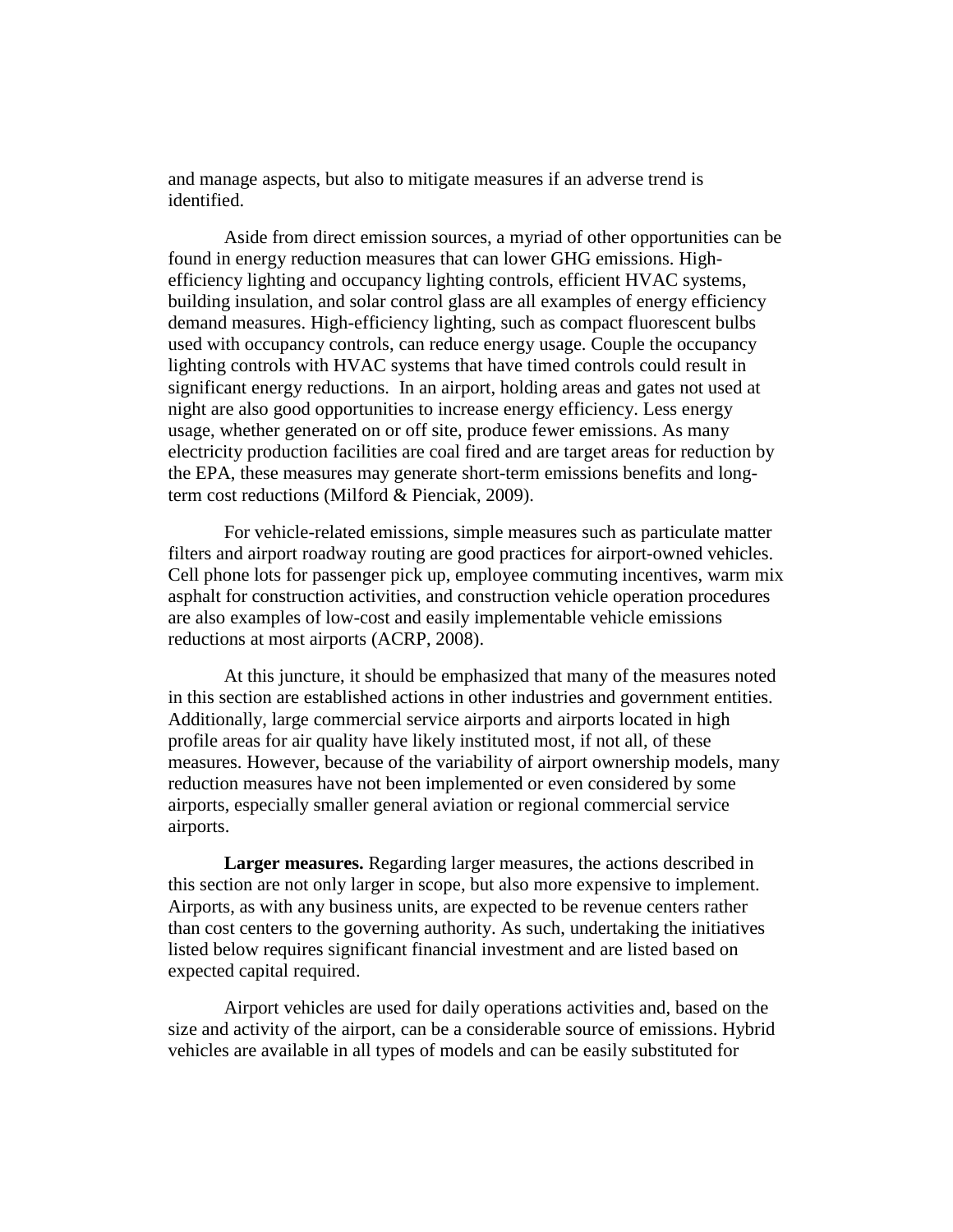airside or landside operations vehicles. For activities near main terminals or hangar areas where slow speeds are necessary, electric carts or cars can be used. As with hybrid vehicles, the range in types of electric vehicles is expansive and can be used by and for many airport functions.

An airport is a part of a transportation system; however, each airport requires an extensive airport transportation services footprint (ACRP, 2008). Onsite transportation can be in the form of bus, rail, and or ferry. An excellent example of an emission reduction opportunity is the consolidation of rental car facilities present at many major airports. Emissions reductions can occur by establishing common use facilities. Specifically, by merging all rental car companies into one facility or location, efficiency can be gained by constructing the single facility to filter emissions from vehicles. A best practice of fuel conservation can also be realized by the simple measure of busing passengers to rental car counters and back to airport terminals (ACRP, 2011).

On the airfield, several opportunities in the form of reduced energy use are available for incorporation by airports. For example, replacing motorized gates with electrified gates and substituting fossil fuel-powered support equipment with electric ground support equipment are two initiatives for consideration. Lighting costs can also be reduced by implementing daylight harvesting in terminal and hangar buildings. Newer airfield lighting incorporates LED technology, which is more energy efficient than older filament bulb technology. Of course, newer LED lighting is also brighter, which makes this opportunity not only an energy reduction initiative but also a safety consideration. Opportunities and BMPs take time, money, manpower, and resources to implement and maintain. Therefore, airport management must consider whether such measures are worth the investment if the airport is not subject to permit conditions or non-attainment area rules.

## **Increased Public Interest**

As stated in the beginning of this paper, interest in air quality has shifted from a regulatory stance to a health perspective. As scientists have verified the effects of air pollutants on human health, the issue is no longer only about environmental effects (Fleuti, 2008; Yim, Stettler, & Barrett, 2013). Particulate matter from fossil fuels smaller than 2.5 microns is a current high visibility topic in air quality research, and airports are or have been the focus of several projects (Choi et al., 2013; SCAQMD, 2010).

Globally, climate change is an issue that nations are tackling individually and collectively. Without a doubt, the issue of climate change and aviation accountability will be subjected to international regulation in the future. As the science matures regarding the effects of air quality on human health and the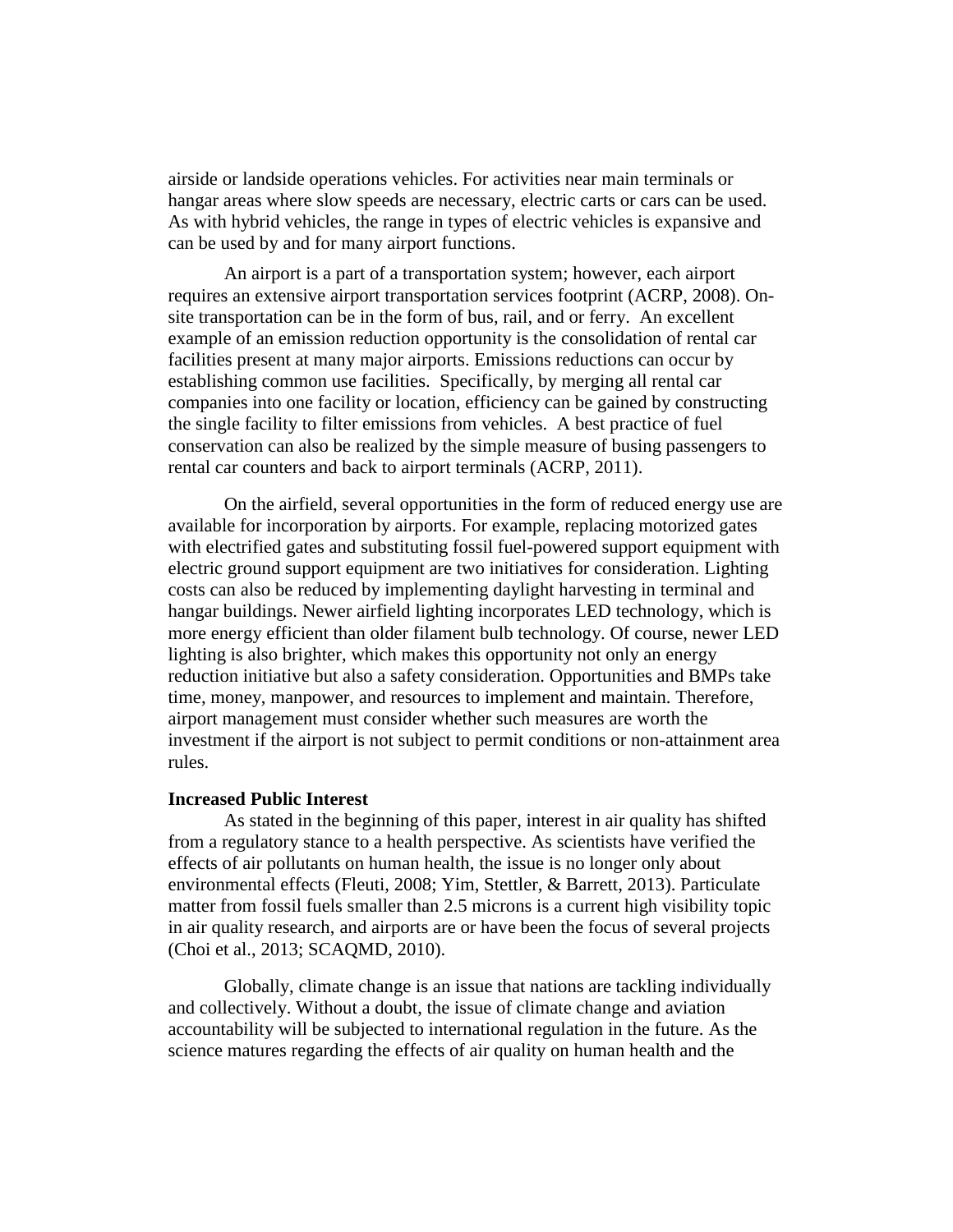environment, public interest will also increase. Airports are members of their local communities and must be ready to respond to inquiries about air quality and be able to demonstrate stewardship by reducing or mitigating air quality effects from airport operations. Airport management may use simple, practical measures such as lighting efficiencies to validate the commitment to being good neighbors.

# **The Way Forward**

The focus of air quality information presented here was on the airportcontrolled sources. Aircraft operations generate the largest share of emissions at airport, especially the bulk of  $CO<sub>2</sub>$  emissions (IATA, 2013). Airport management cannot regulate airline activities; however, they can certainly form partnerships to reduce air emissions. Continuous descent procedures, electrified green taxiing systems, and electrified support equipment and gates, are examples of airline and airport measures that can be implemented to create significant reductions in air emissions and improve air quality (Turgut, Usanmaz, & Rosen, 2013). While airlines have historically been resisitent to airport involvement in operations, a cost share approach to implementing measures such as those ones listed in this paper may assist in connecting the two entities on an issue with high public visibility.

Generally, airports in the United States are owned and operated either by port authorities, airport authorities, or local governments. As such, the operations, management, and fiscal obligations should always be transparent to the owning public. Airports are integral parts of the community, regional transportation systems, and economic engines to local economies (Clark, 2008). Therefore, airport officials should always look for opportunities to partner with the communities they serve. Furthermore, by gaining knowledge on the issues discussed here, airport managers can implement measures that confirm commitment of airport management to serving the community as a transportation hub with the best interests of their communities in mind.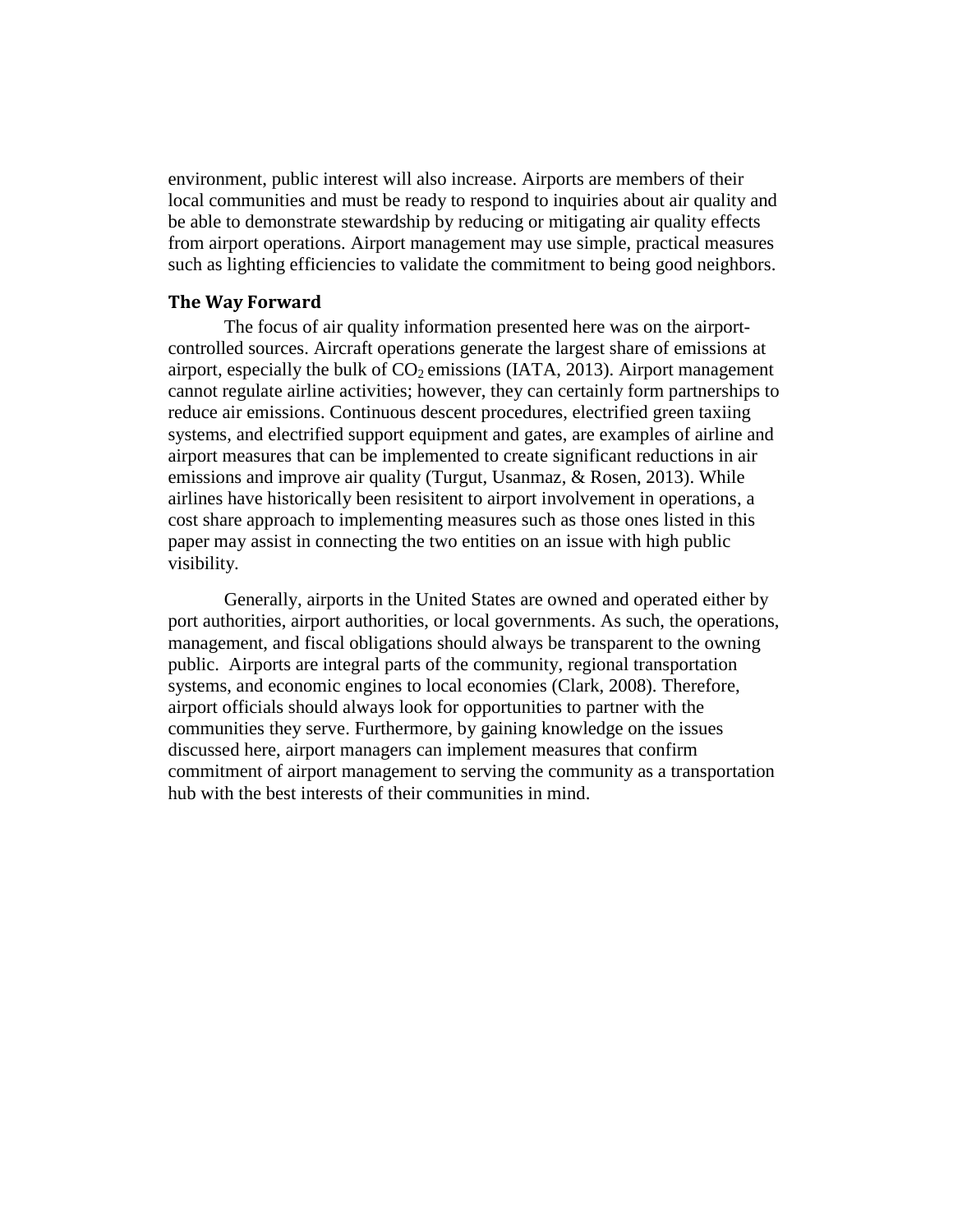## References

- Airport Cooperative Research Program. (2008). *Airport sustainability practices.*  Washington, D.C.: Transportation Research Board.
- Airport Cooperative Research Program. (2011). *Handbook for considering practical greenhouse emission reduction strategies for airports.*  Washington, D.C.: Transportation Research Board.
- California Environmental Protection Agency Air Resources Board. (2013, April 22). *Area designations maps/state and national*. Retrieved from http://www.arb.ca.gov/desig/adm/adm.htm
- Carslaw, D. C., Williams, M. L., & Barratt, B. (2012). A short-term intervention study — impact of airport closure due to the eruption of Eyjafjallajökull on near-field air quality. *Atmospheric Environment, 54,* 328-336. doi:10 .1016/j.atmosenv.2012.02.020
- Choi, W., Hu, S., He, M., Kozawa, K., Mara, S., Winer, A. M., & Paulson, S. E. (2013). Neighborhood-scale air quality impacts of emissions from motor vehicles and aircraft. *Atmospheric Environment, 80,* 310-321. doi:10.1016 /j.atmosenv.2013.07.043
- Clark, P. (2008). *Exploring regional economic issues in the aviation industry: A case study* (Doctoral dissertation). Available from ProQuest Dissertations and Theses database. (UMI No. 3295043)
- Daley, B. (2010). *Air transport and the environment.* Farnham, Surrey, GBR: Ashgate.
- Environmental Protection Agency. (2012, April 20). *What are the six common air pollutants?* Retrieved from Six Common Air Pollutants: http://www.epa.gov/air/urbanair/
- Environmental Protection Agency. (2013a, August 14). *Ground level ozone quick finder*. Retrieved from Ground Level Ozone: http://www.epa.gov /airquality/ozonepollution/
- Environmental Protection Agency. (2013b, September 3). *Particulate matter.*  Retrieved from Air Trends: http://www.epa.gov/airtrends/pm.html
- Eurocontrol Experimental Centre. (2006). *Airport local air quality studies (ALAQS)-Concept document issue 2.1*. Bretigny-sur-Orge: European Organisation for the Safety of Air Navigation. Retrieved from http://www